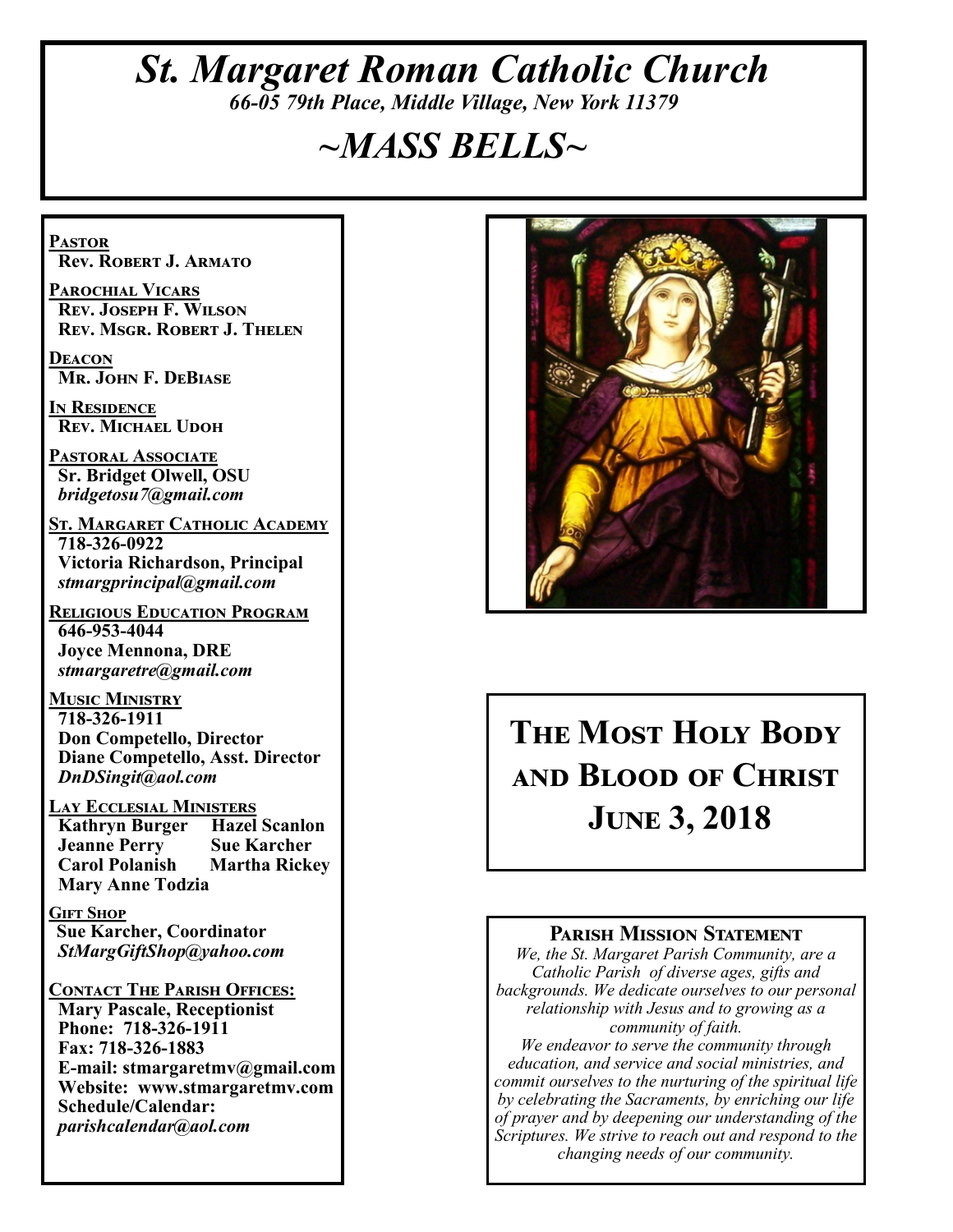### *MASSES FOR THE WEEK*

| SUN.                           | IIIAUUI<br>,,,,,,,,<br>JUNE 3 - THE MOST HOLY BODY AND<br><b>BLOOD OF CHRIST</b>                                       |
|--------------------------------|------------------------------------------------------------------------------------------------------------------------|
| 7:30<br>9:00                   | Rev. Salvatore F. D'Anna<br>Il Popolo della Parocchia/Francesca<br>Garofalo Palazzolo                                  |
| 10:30                          | <b>Dolores DeBiase</b><br>NOON Fire Lt. Kevin J. and William Pfeifer<br>5:00PM Dsd. Members of the Knights of Columbus |
| MON.<br>9:00<br>10:30          | <b>JUNE 4 - WEEKDAY</b><br><b>Priest Ordination Class of 2016</b><br>Joseph Sparacio                                   |
| TUE.<br>7:00<br>9:00           | <b>JUNE 5 - ST. BONIFACE</b><br><b>Purgatorial Society</b><br><b>Brian Lee</b>                                         |
| WED.<br>7:00<br>9:00           | <b>JUNE 6 - ST. NORBERT</b><br>Donald Bub<br>James & Ellen Dalton                                                      |
| THU.<br>7:00<br>9:00           | <b>JUNE 7 - WEEKDAY</b><br>Catherine Visconti (BIRTH)<br>John Congemi (ANNI)                                           |
| FRI.                           | JUNE 8 - THE MOST SACRED HEART<br><b>OF JESUS</b>                                                                      |
| 7:00<br>9:00                   | David J. McConville<br><b>Catherine Repp</b>                                                                           |
| SAT.                           | <b>JUNE 9 - THE IMMACULATE HEART OF</b><br>THE BLESSED VIRGIN MARY                                                     |
| 9:00                           | <b>COLLECTIVE: Michael &amp; Mary Columbia/</b><br>Victoria Wojas                                                      |
|                                | 5:00PM Tom Cordero                                                                                                     |
| SUN.                           | <b>JUNE 10 - TENTH SUNDAY IN</b><br><b>ORDINARY TIME</b>                                                               |
| 7:30                           | In celebration of Deacon John F. DeBiase's<br>Ordination                                                               |
| 9:00                           | Antonino Catalano/Sacred Heart of Jesus/<br>Caterina Garofalo/Anthony Pagano/                                          |
| 10:30<br><b>NOON</b><br>5:00PM | People of the Parish<br>The O'Sullivan Family<br>Owen & Mary Bernard Beggan                                            |

### **RECTORY OFFICE HOURS**

Please note that on **Saturdays** the Rectory Offices are open only from **9:30 am to 2:00 pm**



# **PARISH INFORMATION**

**If you're not registered, please visit the Rectory office, which is open from Monday through Friday, 9 am to noon and 1 pm to 7:30 pm.**

**CONFESSIONS** - Saturday, 4-4:45 pm or by appointment with a priest.

**NOVENA** to Our Lady of the Miraculous Medal Mondays after the 9am Mass.

**MORNING PRAYER** daily from Monday through Friday at 8:45 am.

**BAPTISMS** take place on the 1st and 3rd Sundays of the month. Please call the rectory for an appointment and to register your child.

**WEDDINGS MUST** be scheduled at least six months in advance by appointment with a priest or a deacon. Please call the rectory office. For marriage preparation information visit www.pre-cana.org.

**THE BEREAVEMENT GROUP** will continue to meet on the 1st and 3rd Thursday of the month at 10 am in the Convent meeting room.

**THE ENGLISH CHOIR** rehearses on Tuesday, at 7 pm in the Church. Tenors and baritones needed!

**IL CORO ITALIANO** prattica ogni Domenica prima della Messa Italiana.

**THE YOUTH CHOIR** rehearses on Thursday, from 6-7 pm in the Church. For more info, DnDsingit@aol.com

**BOY SCOUT TROOP #119** meets on Tuesdays from 7:15-9 pm in the Parish Hall. New members are welcome, age 10 1/2 & up. Call Mr. Krzewski, 718-894-4099.

**CUB PACK #119** meets on Mondays from 7-8:30 pm in the Parish Hall. New members welcome, age 6 to 10-1/2. Call Mr. Krzewski, 718-894-4099.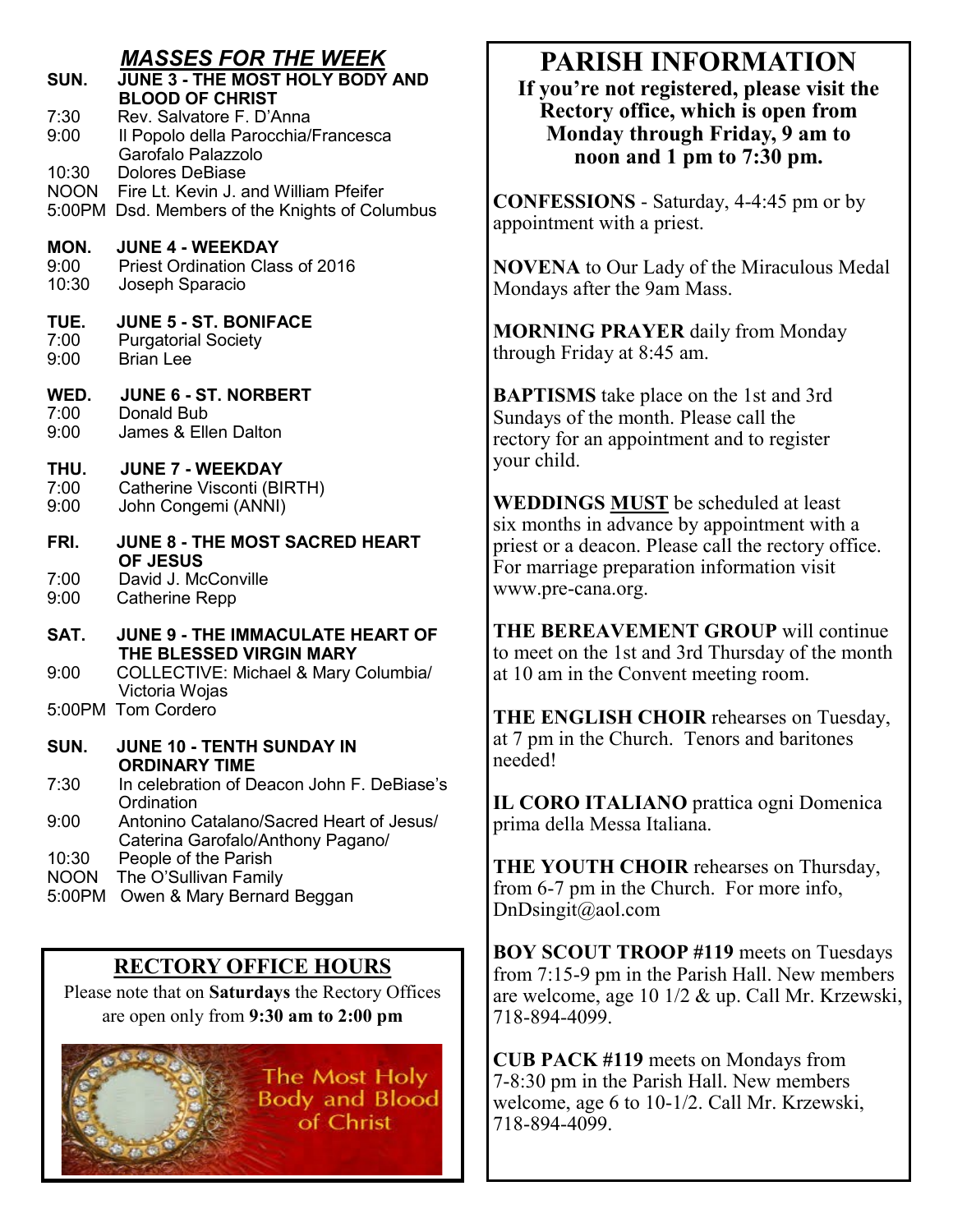# PLEASE PRAY FOR OUR SICK

Karen Guarascio, Connie Faccibene, Eileen Hinrichs, Linda Frazier, Cari Ann Falk-LoBello, Glen Falk, Ronald Frazier, John Downer, Robert Sabini, Lee Falk, Scott White, Baby McKinley Kelleher, Sean Harrison, Justin James Quirke, Elizabeth Ott, Marion Caracciola, Baby Keila Mary Champoli, The Ferrugio Family, Sandra Slattery, Richard Santangelo, Joseph Simon, James Taylor, James Leung, Dr. Joan Virostko, Alfie Poje, Margaret Cosentino, Ann Pompeo, Gloria Mojica, Larry Dumbra, Bob Marvin, Joseph O'Brien, Katie Bryzgornia, Daniel Fox, Domenica Millitello, Caterina D'Anna, Evelyn Mojica, Immaculate Marge D'Elia, Carol Arevalo, Jim O'Driscoll, Victoria Lippolis, Mary Rigovich, Matteo Sabini, Charles Schaaf, Alvaro Andres Gonzalez, Luis Sanchez, Mary Westman, Billy Gillespie, Salvatore Locascio, George McGarry, Cathie Greulich, Anthony Bruno Charles G. Krzewski, John Wert,

*The names will remain for 3 months, please call 718-326-1911 and ask for continued prayers.*

### **Prayer Requests**

**Pray for vocations to the Priesthood and Religious Life. Please pray for our men and women from our Parish serving in the defense of our country: Lt. Col. Thomas Frohnhoefer Sgt. Robert A. Domenici** 



### *WE RECALL OUR BELOVED DECEASED*

*Especially, Salvatore LoCascio, Friedrich Neubauer, May they rest in Christ's Peace!*

# *MEMORIALS*

### *WINE & HOST THIS WEEK*

*are offered in memory of Augie DeSimone at the request of The Barbaro Family.* 

### *SANCTUARY LAMP AND ALTAR CANDLES THIS WEEK*

*are offered in memory of Augie DeSimone at the request of Geraldine & Joe Ciaccio. THE TABERNACLE LAMP THIS WEEK*

*is lit in memory of Rev. Salvatore F. D'Anna at the request of Ben & Fr. Bob Armato.*

# **TODAY'S READINGS**

### *The Most Holy Body and Blood of Christ*

Ex 24:3-8; Ps 116:12-13. 15-16, 17-18; Heb 9:11-15; Mk 14:12-16, 22-26

# **READINGS FOR THE WEEK**

| Monday:   | 2 Pt 1:2-7; Ps 91:1-2, 14-15b,<br>15c-16; Mk 12:1-12                         |
|-----------|------------------------------------------------------------------------------|
| Tuesday:  | 2 Pt 3:12-15a, 17-18; Ps 90:2, 3-4,<br>10, 14 & 16; Mk 12:13-17              |
|           | Wednesday: 2 Tm 1:1-3, 6-12; Ps 123:1b-2ab,<br>2cdef; Mk 12:18-27            |
| Thursday: | 2 Tm 2:8-15; Ps 25:4-5ab, 8-9,<br>10 & 14; Mk 12:28-34                       |
| Friday:   | Hos 11:1, 3-4, 8c-9; Is 12:2-3, 4,<br>5-6; Eph 3:8-12, 14-19;<br>Jn 19:31-37 |
| Saturday: | 2 Tm 4:1-8; Ps 71:8-9, 14-15ab,<br>$16-17$ , 22; Lk 2:41-51                  |
| Sunday:   | Gn 3:9-15; Ps 130:1-2, 3-4, 5-6,<br>7-8; 2 Cor 4:13 - 5:1; Mk 3:20-35        |
|           |                                                                              |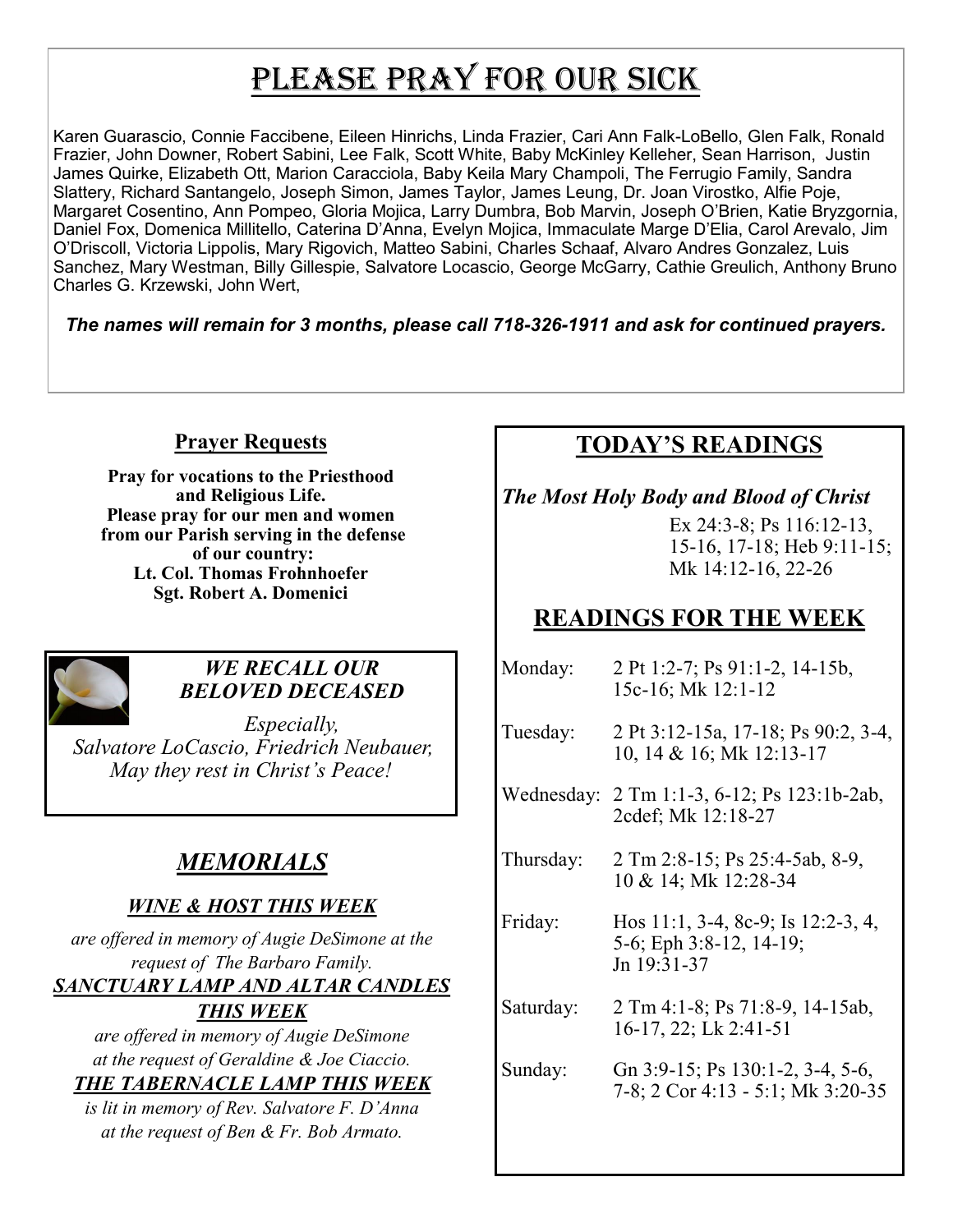### **ANNUAL CATHOLIC APPEAL**

 Thanks to the **81 families** who have contributed toward the 2018 Annual Catholic Appeal! We are now at **\$29,649** in pledges, which is **42.7%** of our Parish goal of \$69,365.

Whether your gift is large or small, every family's donation helps continue the mission of the Church locally as well as throughout the Diocese.

 Please be as generous as you can and use the enrollment forms found in the pews, if you have not done so already. You will have until the end of the year to complete your pledge payments.

### **CATHOLIC CHARITIES MOBILE OUTREACH TEAM**

 The team provides in home comprehensive case management services, including outreach/crisis services, supportive counseling, advocacy, linkage to communitybased home care, and legal and mental health services, to individuals ages five and older in Queens neighborhoods.

> **Mobile Outreach** Team is located at 67-29 Myrtle Ave., Glendale, NY 11385. For information call **718-456-7001.**  *Funded by the NYC Dept. of Mental Health, Retardation and Alcoholism Services.*

# **PARISH REGISTRATION**

 Very often, people come to the Rectory asking for a certificate or letter attesting to their being active members of our Parish. That's hard for us to do, if there is no record of their being registered.

 All families worshiping here at St. Margaret's are encouraged to register with the Rectory Offices. All you have to do is complete the following information and drop it into the collection basket. We'll take it from there.

Name:

Address:

Phone #: (\_\_\_\_\_\_)-\_\_\_\_\_\_-\_\_\_\_\_\_



### **ST. MARGARET'S IS NUMBER ONE IN QUEENS**

 Please help us continue the tradition of successful blood drives at St. Margaret. The **Blood Drive** is scheduled for this **Sunday, June 3, 9:00am to 3:00pm**  in the Parish Hall. You have given the gift of life so generously in the past. Please help patients in need by making a blood donation once again. For more information and/or to make a blood donation appointment, please e-mail

**parishcalendar@aol.com. Walk-ins are welcome too!**

### *MAGGIE'S LITTLE THEATER*



Music by Mitch Leigh \* Lyrics by Joe Darion \* Book by Dale Wasserman

MUSIC DIRECTOR CHOREGRAPHER **Paul L. Johnson Jonathan Mora**

> **DIRECTOR Bill Logan**

St. Margaret Parish Hall 66-05 79th Place, Middle Village NY

### **PERFORMANCE DATES**

**Sat., June 30 at 8:00pm Fri., July 13 & Sat., July 14 at 8:00pm MATINEES AT 2:30PM Sun., July 1 & July 8 Sat., July 7**

Tickets: Adults \$20, Seniors 65+ \$17, Children (under 12) \$17

**For tickets call 917-579-5389 or visit www.MaggiesLittleTheater.org TICKETS ARE NOW ON SALE**

*"Man of LaMancha" is produced by arrangements with Tams-Witmark Music Library, Inc.*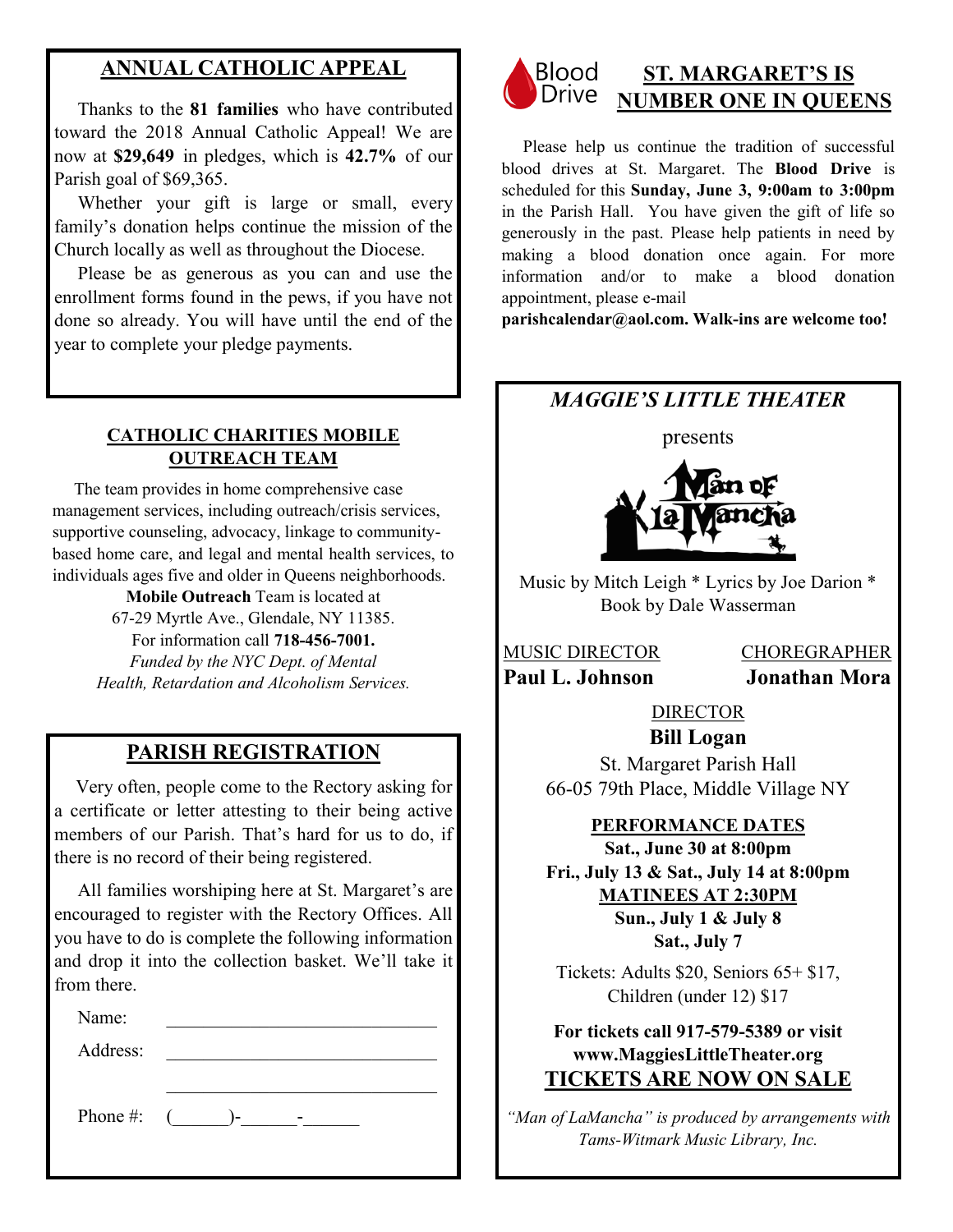

### *FROM THE ACADEMY*

Registration is ongoing; don't miss your spot in our great school! Call our office at **718-326-0922** to schedule a tour. We have many great programs to offer, including our newly added STEM lab and Repole Tech Center. Scholarships are available. Contact us for more information.

### **T.A.C.H.S. PREP. PROGRAM**

### **St. Agnes Academic H.S.**

July 30, to August 2, and August 6, to August 9, from 9:00am to 12:00pm. \$275pp. for more info. **718-353-6276** or **www.stagneshs.org**

### **Msgr. McClancy Memorial H.S.**

Beginning September 8th, for the first seven Saturdays. For more information contact Ms. Rocco, **718-898-3800, ext. 3.**

### **Cathedral Prep Father Troike Leadership Summer**

**Program July 5 - July 27** for all boys entering 7th, 8th, and Freshman year at Cathedral. For information call **718-592-6800 ext. 137.**

### *CONGRATULATIONS*

to former St. Margaret Academy students in achieving honors from:

*St. Francis Preparatory School:* **MAYA BELTRAN, KASPER BIELECKI, SOFIA CARIDI, GIULIANA COLALELLA, JESSICA COVERLY, LUCAS CRAVO, JESSICA DOHERTY, SOFIA FERRANTINO, ANDREW FRANZESE, ASHLEY HAAG, SKYLAR JONES, MARY KOWALFOLEY, RACHEL LUSCHER, NICHOLAS MAHER, KAYLEIGH NACER, STEVEN NAVARRO, IVANA ODDO, CLAUDIA PELLEGRINO GABRIELLA SANTOS, JILLIAN SCHMALZ, JOHN SCHUFF, ELIZABETH ZHIVANAJ.**

We wish all of these students continued success in their future endeavors.

### **MEMORIALS AVAILABLE**

Many memorials for altar lamps, sanctuary lamps, and bread and wine are still available throughout the remainder of this year.

 Also, while we no longer celebrate private memorial Masses, families who wish to have an annual or "month's mind" Mass offered for a loved one can join in the memorial Mass celebrated each month for the repose of the souls of those buried from our church during the preceding month. Call the Rectory Offices to make the arrangements. The next memorial Mass will be celebrated at 11:45am Saturday, June 16.

 **The 2019 Mass Book will not be opened for a while yet, so take advantage of the remainder of the 2018 opening for Masses and Memorials.** 



## **DEFENSIVE DRIVING COURSE**

 to be given in St. Margaret School Library on **SATURDAY, JUNE 16TH** from 9:00am to 3:30pm

**THE COST**: \$45.00 per person **THE BENEFITS**: 10% discount on liability and collision insurance for 3 years. Up to 4 points deducted from your driving record. **CONTACT:** Sister Bridget, **718-326-1911**

for more information or to register.

### **EUCHARISTIC ADORATION**

 will take place on **Friday, June 8,** the *Solemnity of the Sacred Heart of Jesus,* from 12:00 to 7:30 pm. *Sign up for a period of adoration using the enrollment forms in the church vestibule.*

This event will conclude with **Benediction.**